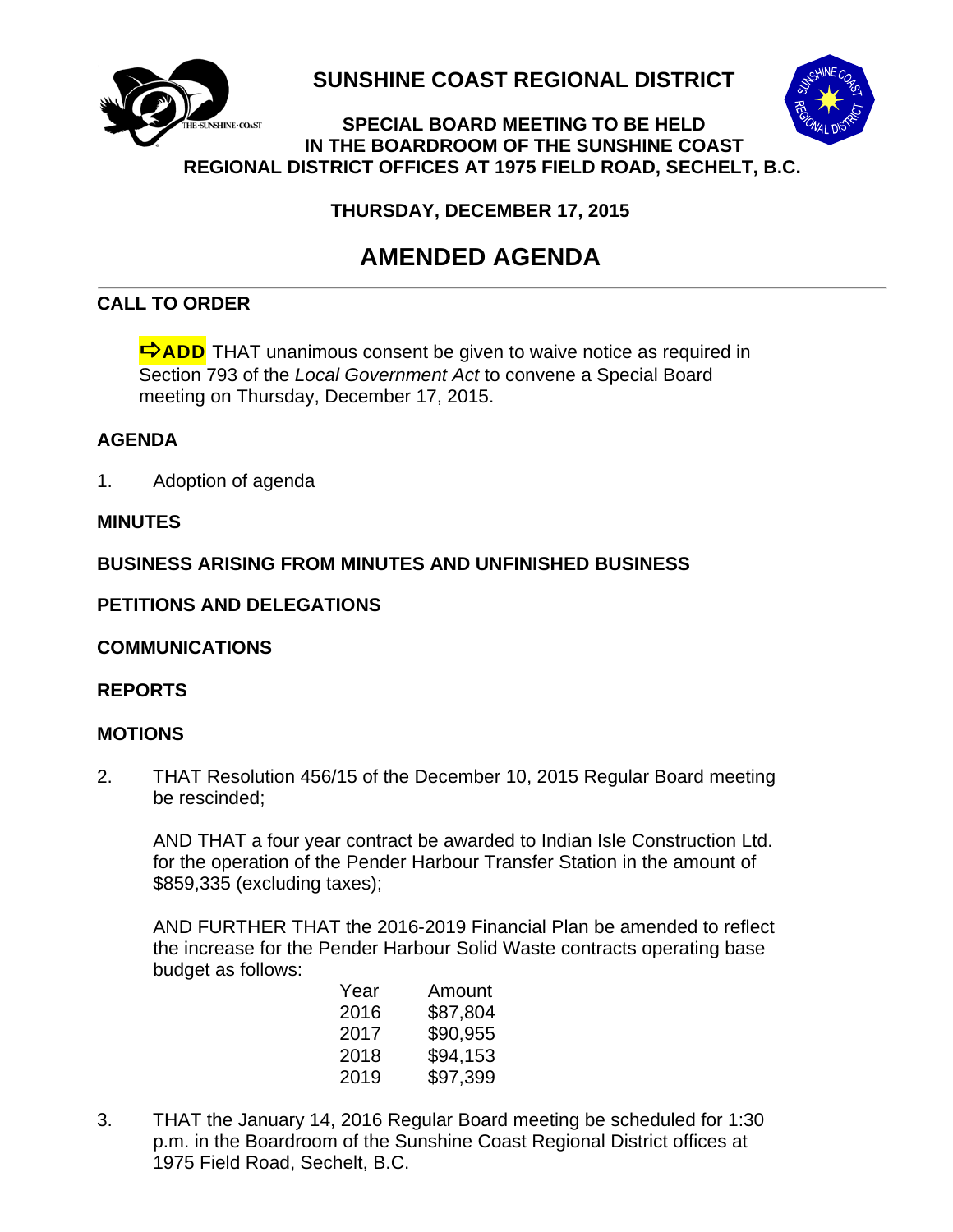#### **BYLAWS**

4. **INSERT** "Sunshine Coast Regional District Zoning Amendment Bylaw No. 310.165, 2015" Late Item pp 1-5

*– rescind Resolution 454/15 of the December 10, 2015 Regular Board meeting* 

*– second reading* 

**(Voting – Electoral Area Directors – one vote each**)

#### **NEW BUSINESS**

#### **IN CAMERA**

 $\Rightarrow$  ADD THAT the public be excluded from attendance at the meeting in accordance with Section 90 (1) (c) of the Community *Charter* "labour relations or other employee relations...".

#### **ADJOURNMENT**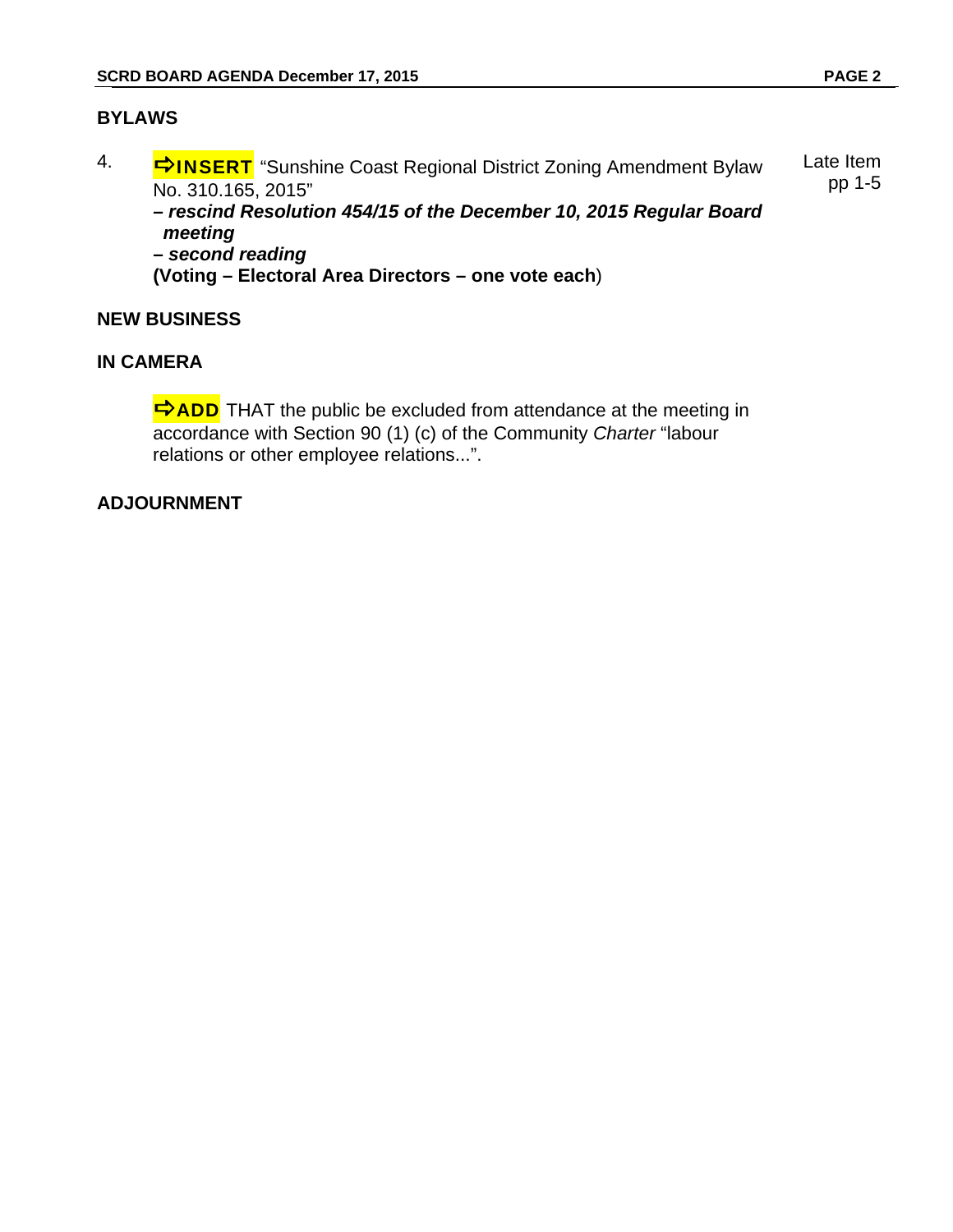Late Item

#### **SUNSHINE COAST REGIONAL DISTRICT ZONING AMENDMENT BYLAW No. 310.165, 2015**

A bylaw to amend the "Sunshine Coast Regional District Zoning Bylaw No. 310, 1987".

The Board of Directors of the Sunshine Coast Regional District, in open meeting assembled, enacts as follows:

#### **PART A - CITATION**

1. This bylaw may be cited as the "Sunshine Coast Regional District Zoning Amendment Bylaw No. 310.165, 2015".

#### **PART B – AMENDMENT**

- 2. Schedule A of Sunshine Coast Regional District Zoning Bylaw No. 310, 1987 is amended by rezoning unsurveyed Crown land from RU2 (Rural Two) to I9 (Independent Power Project), as depicted on Appendix 'A' to this Bylaw.
- 3. Schedule A of Sunshine Coast Regional District Zoning Bylaw No. 310, 1987 is amended by rezoning unsurveyed Crown land from RU2 (Rural Two) to I9 (Independent Power Project), as depicted on Appendix 'B' to this Bylaw.
- 4. Schedule A of Sunshine Coast Regional District Zoning Bylaw No. 310, 1987 is amended by rezoning unsurveyed Crown land from RU2 (Rural Two) to I9 (Independent Power Project), as depicted on Appendix 'C' to this Bylaw.
- 5. Sunshine Coast Regional District Zoning Bylaw No. 310, 1987 is amended by designating unsurveyed Crown land as a Temporary Use Permit area, as depicted on Appendix 'D' to this Bylaw.

#### **PART C - ADOPTION**

| DAY OF | <b>MONTH</b> | YEAR                       |
|--------|--------------|----------------------------|
| DAY OF | <b>MONTH</b> | YEAR                       |
| DAY OF | <b>MONTH</b> | YEAR                       |
| DAY OF | <b>MONTH</b> | YFAR.                      |
|        |              | 10th DAY OF SEPTEMBER 2015 |

Corporate Officer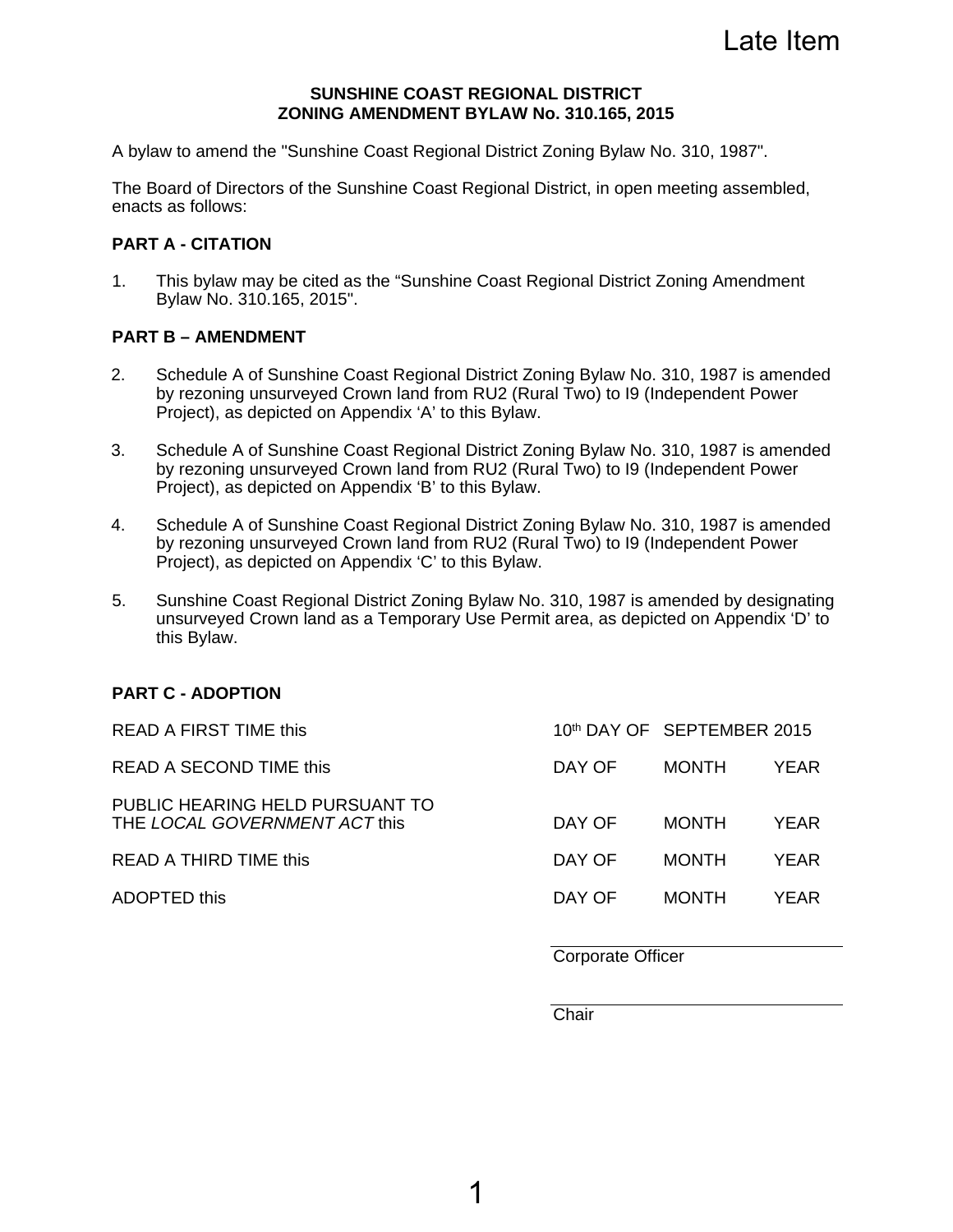#### **APPENDIX A**

**to**  *Sunshine Coast Regional District Zoning Amendment Bylaw No. 310.165, 2015*



Chickwat Creek

Legal Description: Unsurveyed Crown Land

Existing Zoning: RU2 (Rural Two)

Proposed Zoning: I9 (Independent Power Project)

Corporate Officer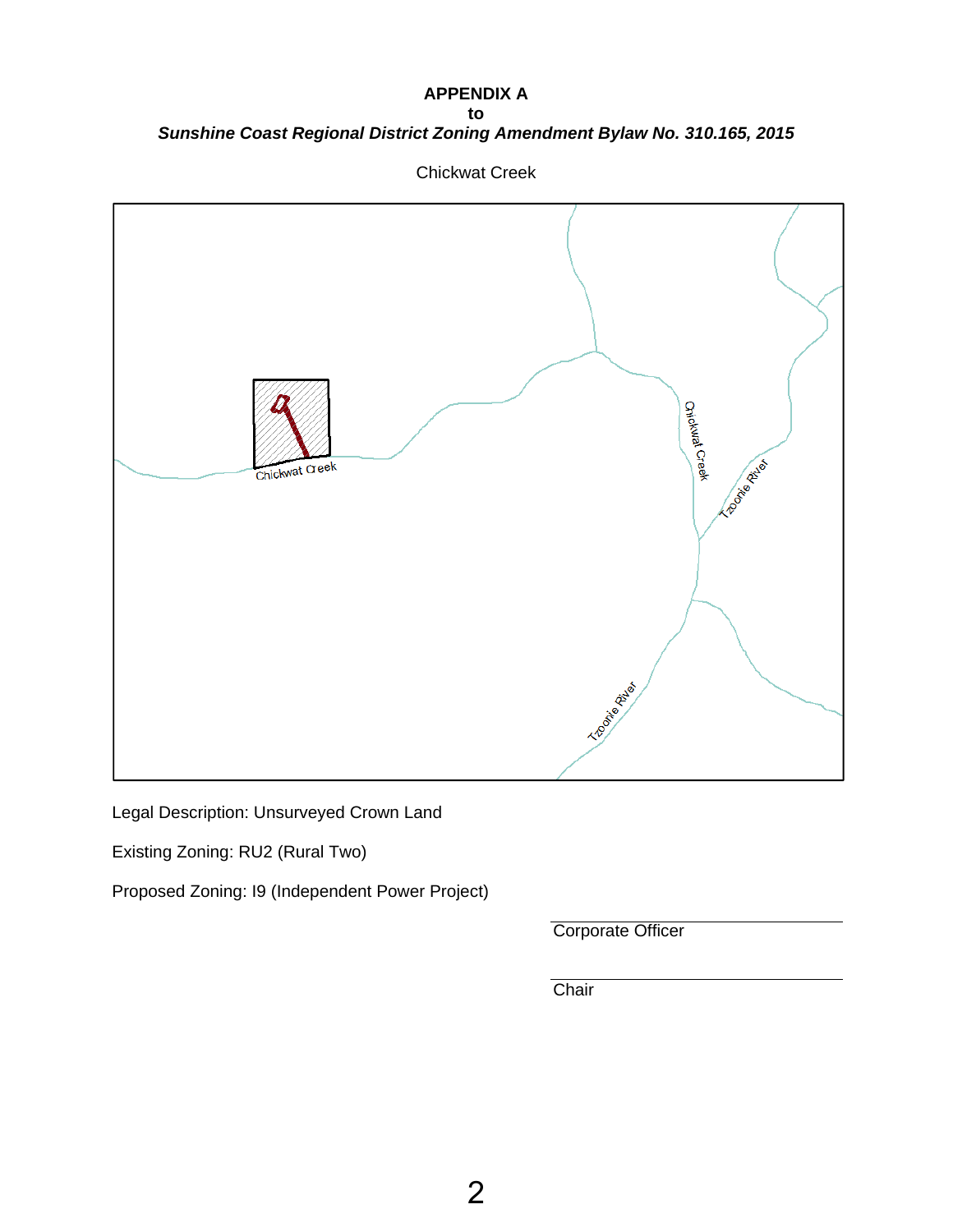#### **APPENDIX B to**  *Sunshine Coast Regional District Zoning Amendment Bylaw No. 310.165, 2015*



Upper Ramona Creek

Legal Description: Unsurveyed Crown Land

Existing Zoning: RU2 (Rural Two)

Proposed Zoning: I9 (Independent Power Project)

Corporate Officer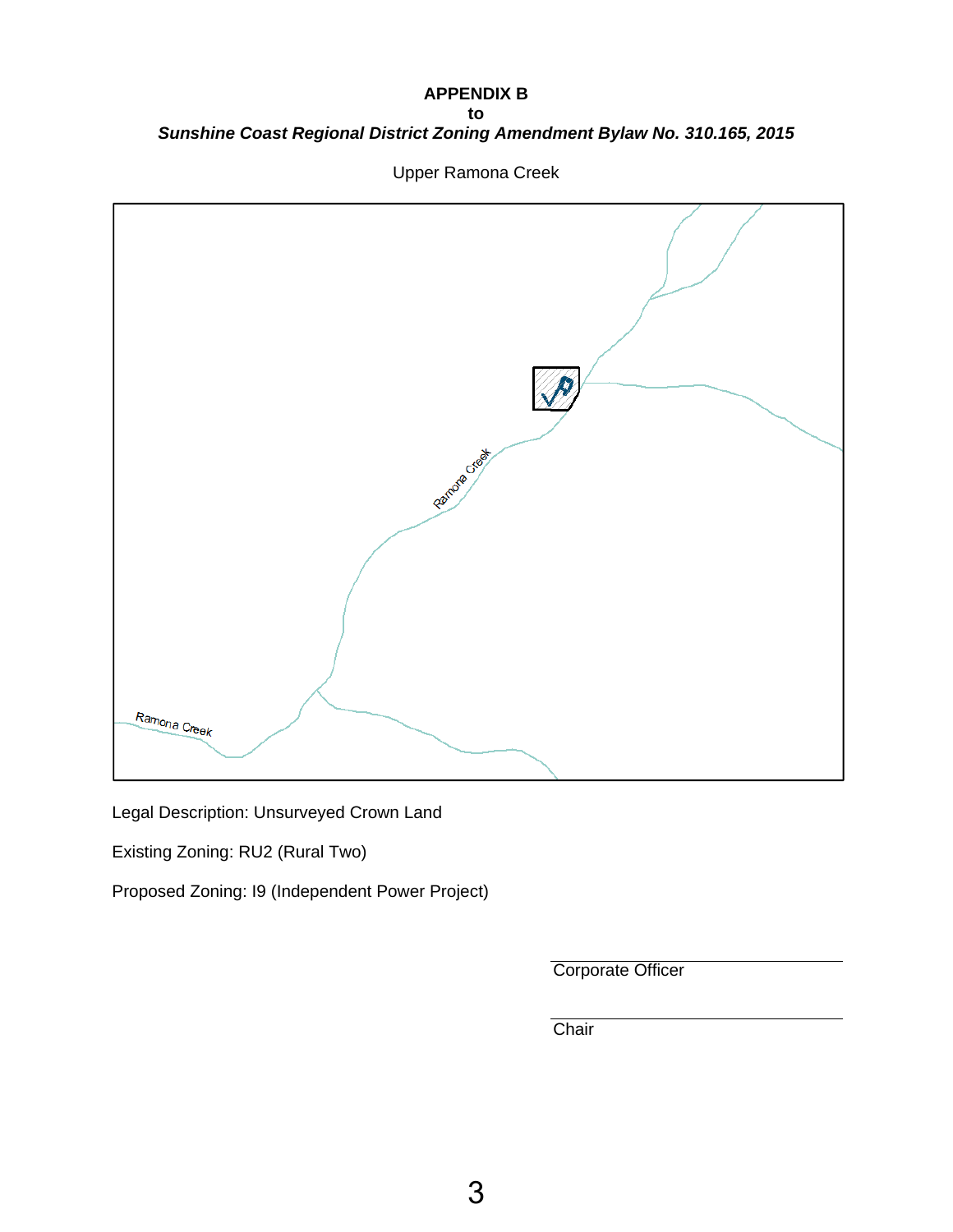#### **APPENDIX C to**  *Sunshine Coast Regional District Zoning Amendment Bylaw No. 310.165, 2015*



Lower Ramona Creek

Legal Description: Unsurveyed Crown Land

Existing Zoning: RU2 (Rural Two)

Proposed Zoning: I9 (Independent Power Project)

Corporate Officer